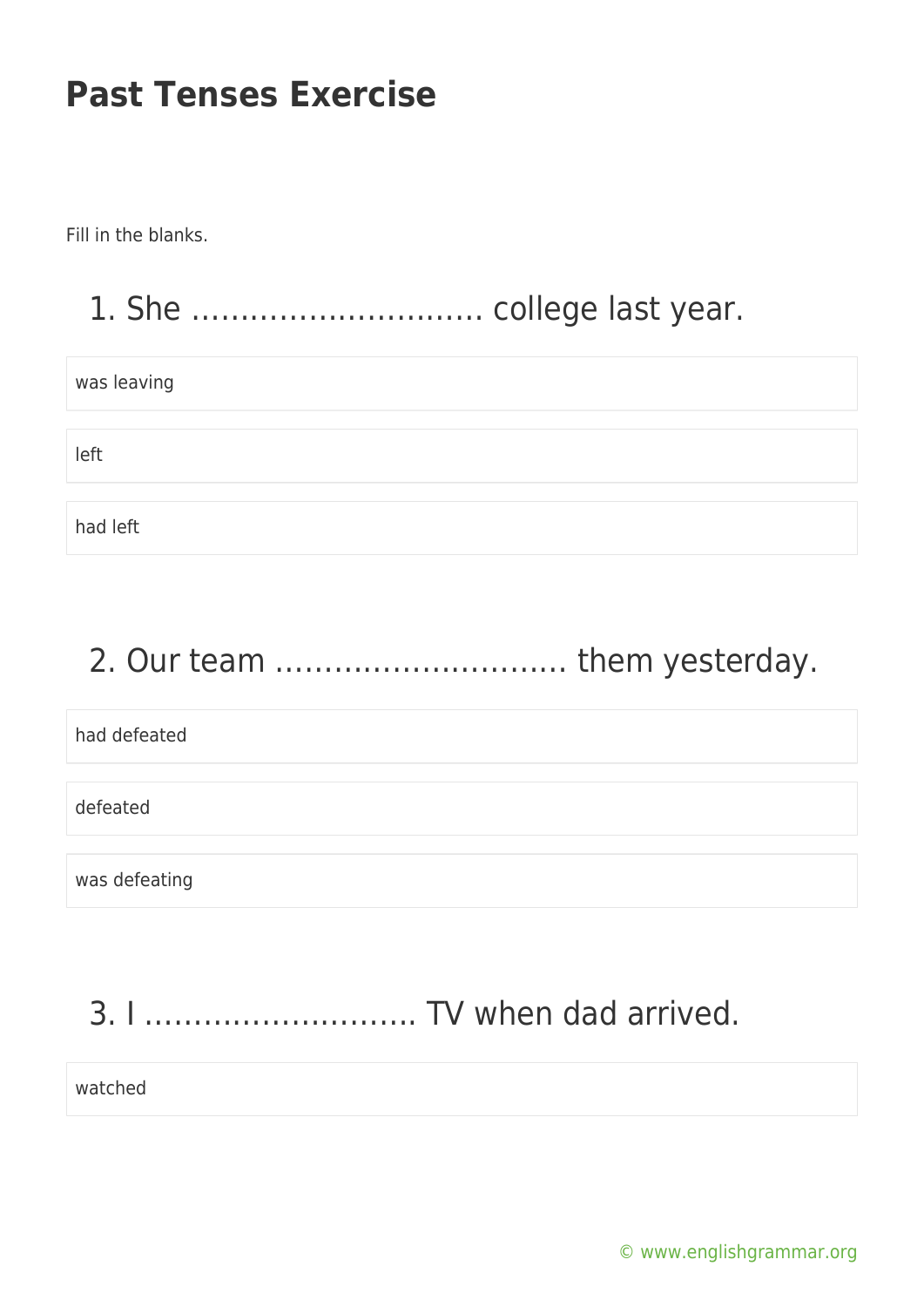was watching

had watched

### 4. After she …………………………. her breakfast, she went to work.

ate

had eaten

was eating

#### 5. By the time I reached the station, the train …………………………..

departed

had departed

[© www.englishgrammar.org](https://www.englishgrammar.org/)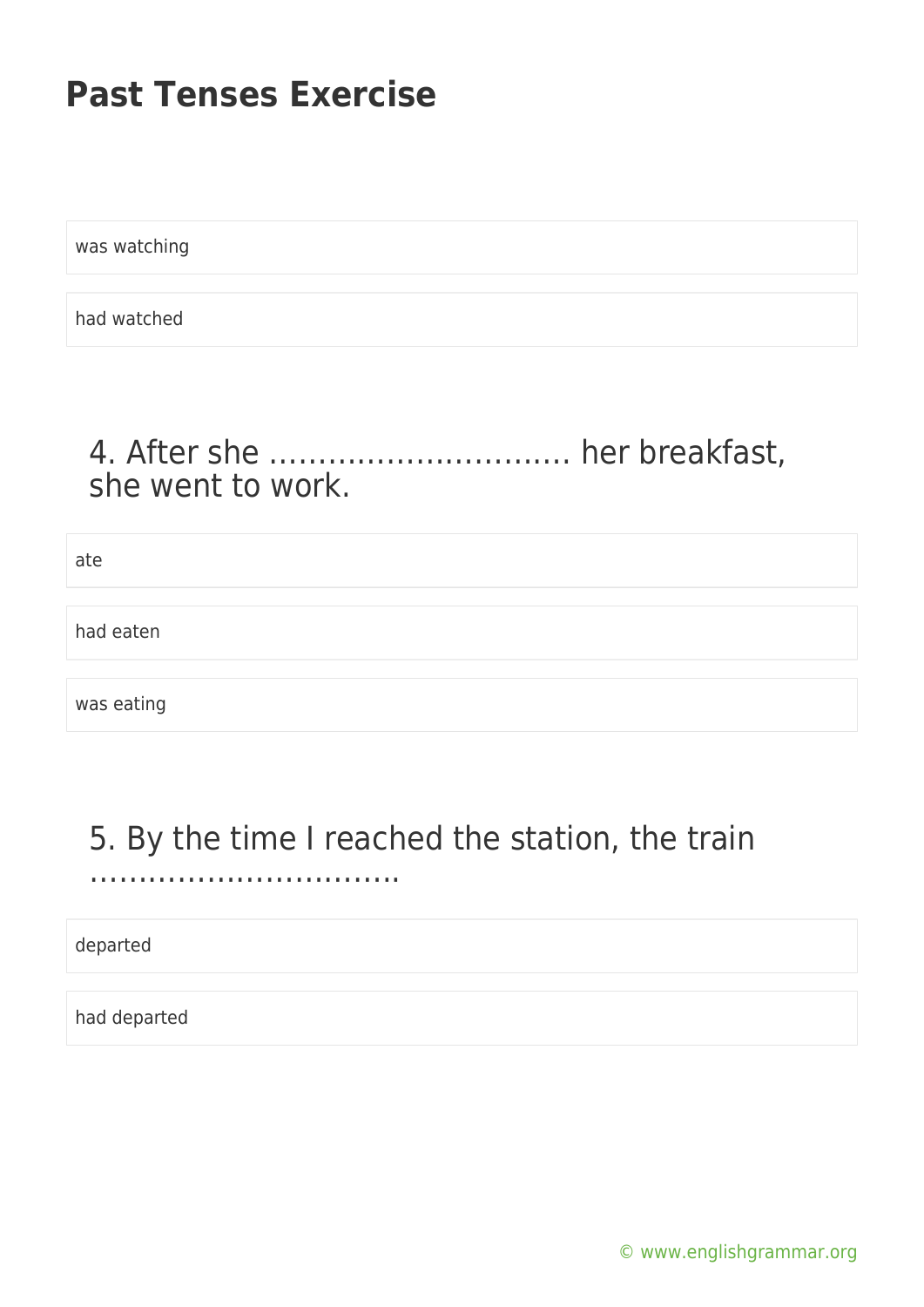### 6. She …………………………… here yesterday.

came

had come

#### 7. He …………………………… home late when the accident occurred.

drove

was driving

had driven

#### 8. The guests had left before I ………………………… home.

reached

was reaching

[© www.englishgrammar.org](https://www.englishgrammar.org/)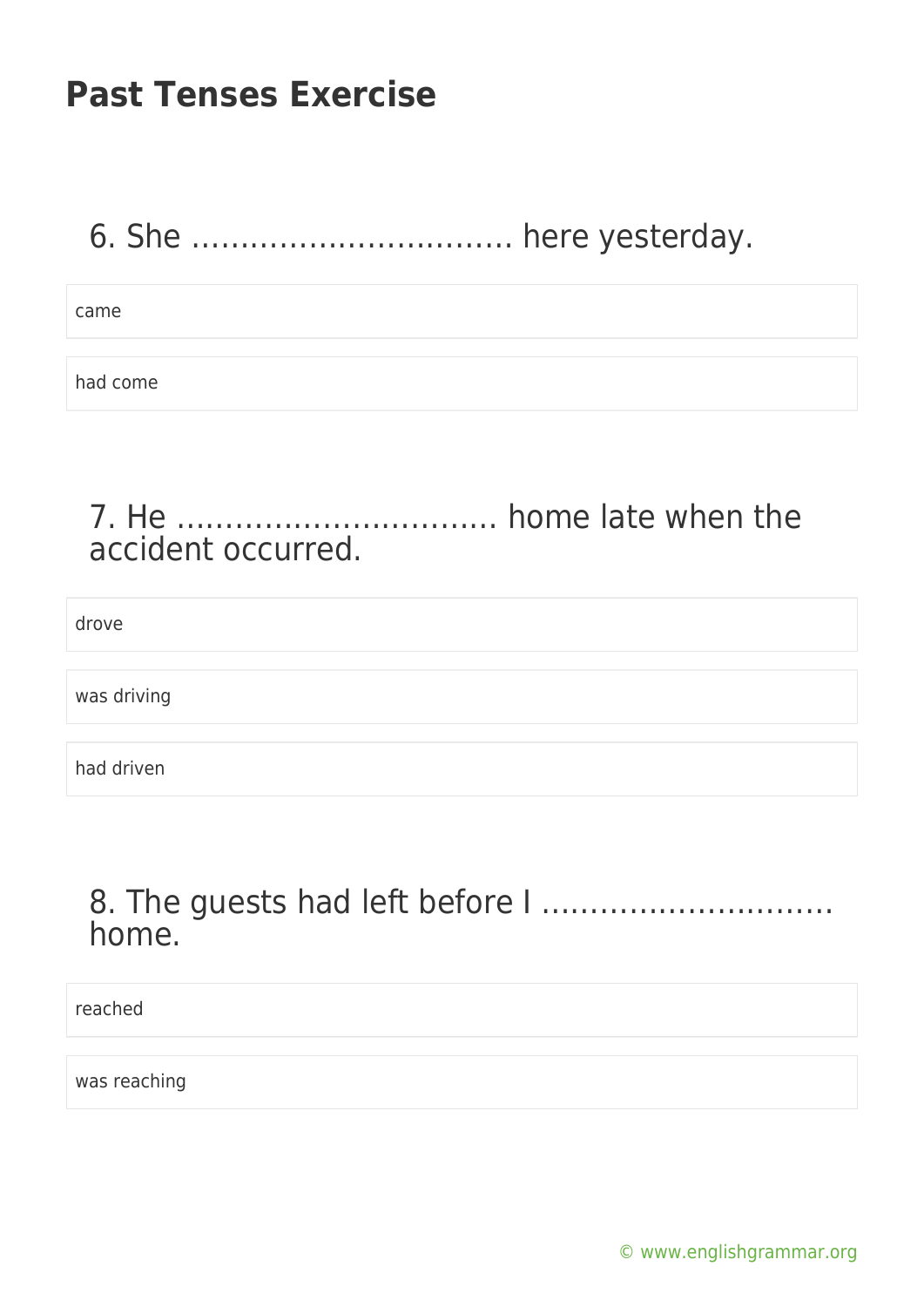| hadn't |
|--------|
|        |
|        |
| didn't |

#### 10. Every morning, he …………………………. for a walk.

| was going |  |
|-----------|--|
|           |  |
| went      |  |
|           |  |
| had gone  |  |

11. She …………………… when she heard the news.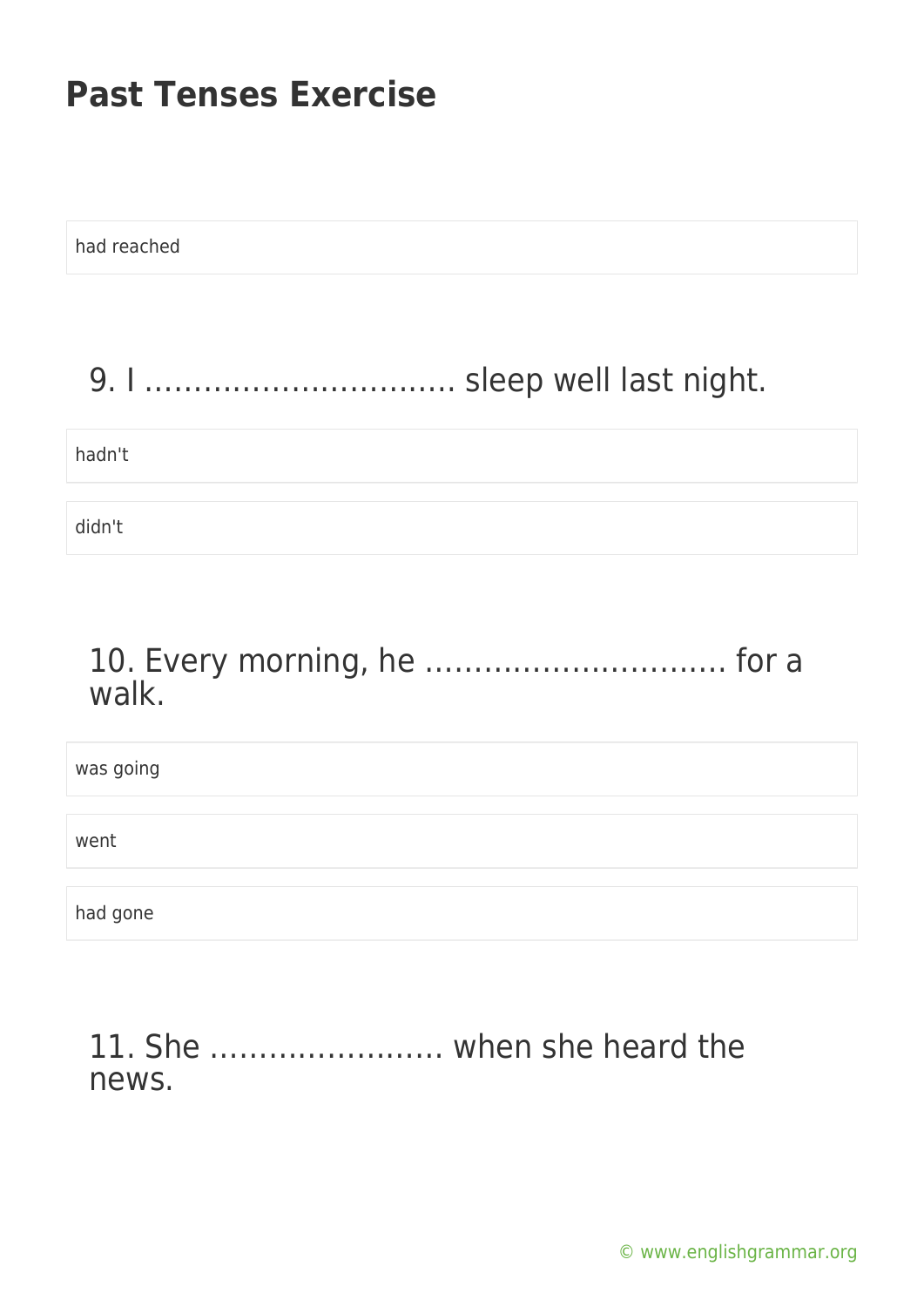was weeping wept had wept

#### 12. I thought of it just when you …………………………….. your mouth.

was opening

had opened

opened

#### Answers

- 1. She left college last year.
- 2. Our team defeated them yesterday.
- 3. I was watching TV when dad arrived.